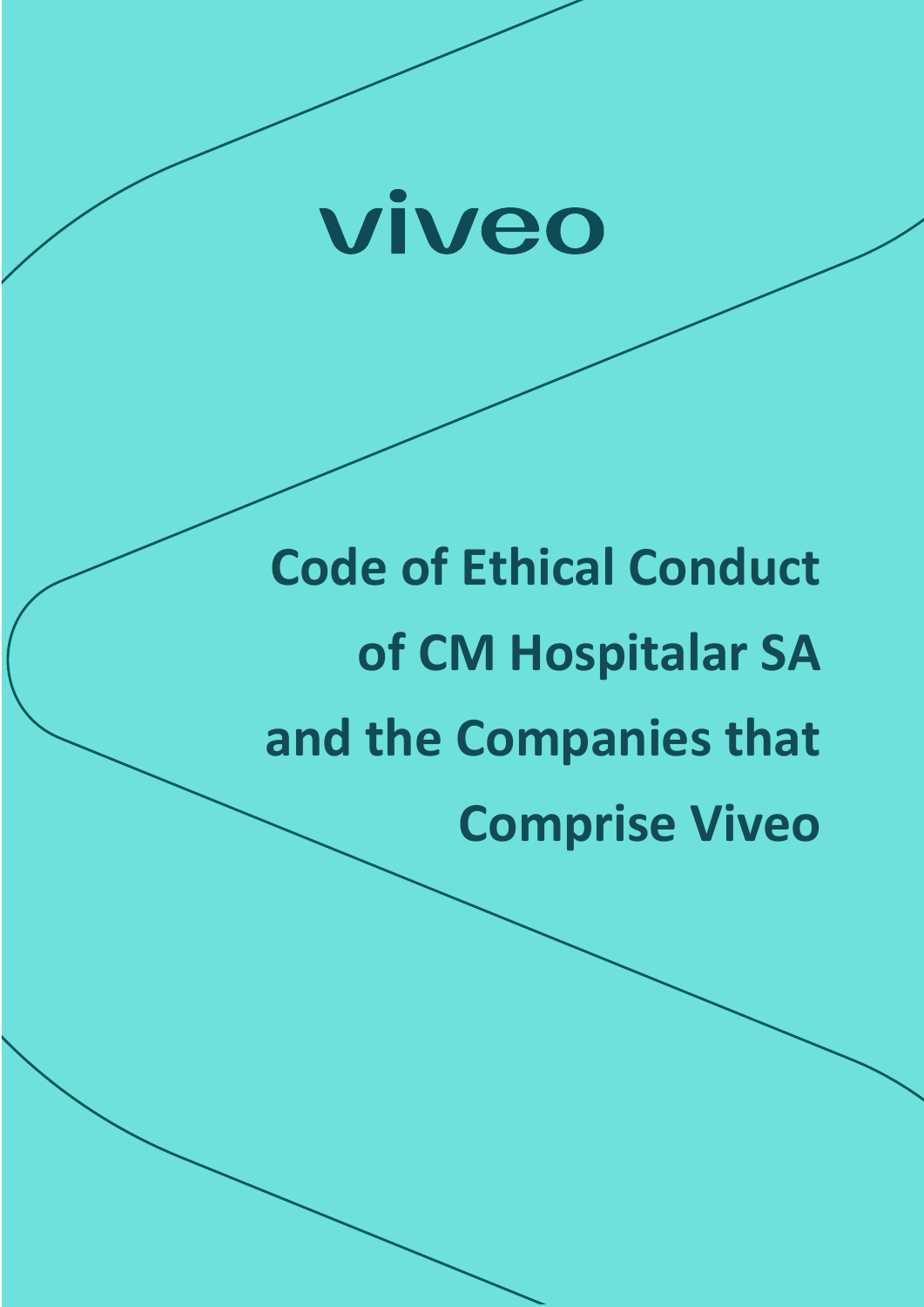# *MESSAGE FROM THE PRESIDENCY*

What makes health happen?

For us, it is a group of factors.

It happens when dedication meets excellence

When information meets intelligence

When the human touch meets technology. And, especially, when people who want to take care of lives come together.

We believe in the power of uniting people who want to strengthen the health sector. That's why we're an ecosystem of healthcare solutions that unites minds and high-performance brands in one place, and opens the door to the healthcare of the future by incubating innovations.

We are a complete and integrated platform to, more than offer services, offer answers with agility, precision and vision of the whole.

We are proud to be part of an ecosystem that thinks about people and that works to simplify the system from the inside, making healthcare access easier for those outside.

An ecosystem that has as standard the customer's vision, proactive attitude and predictive capacity to understand, uncomplicate and solve the complex demands of our industry.

An ecosystem that believes that taking care of people is taking care of the entire chain: suppliers, hospitals, clinics, laboratories, healthcare professionals, patients, our employees.

Who cares and who is cared for, who is on the front line, who manufactures and who distributes inputs. It is even taking care of the planet, offering integrated, efficient and more sustainable solutions.

Being together, for us, is a cause. It means joining forces, leading solutions, inspiring the sector and, thus, evolve the entire system.

Simplifying the way for health to reach all people.

All Viveo Employees are responsible for ensuring a safe and healthy work environment. We value ethics and information transparency, preserve our environment and act with social responsibility.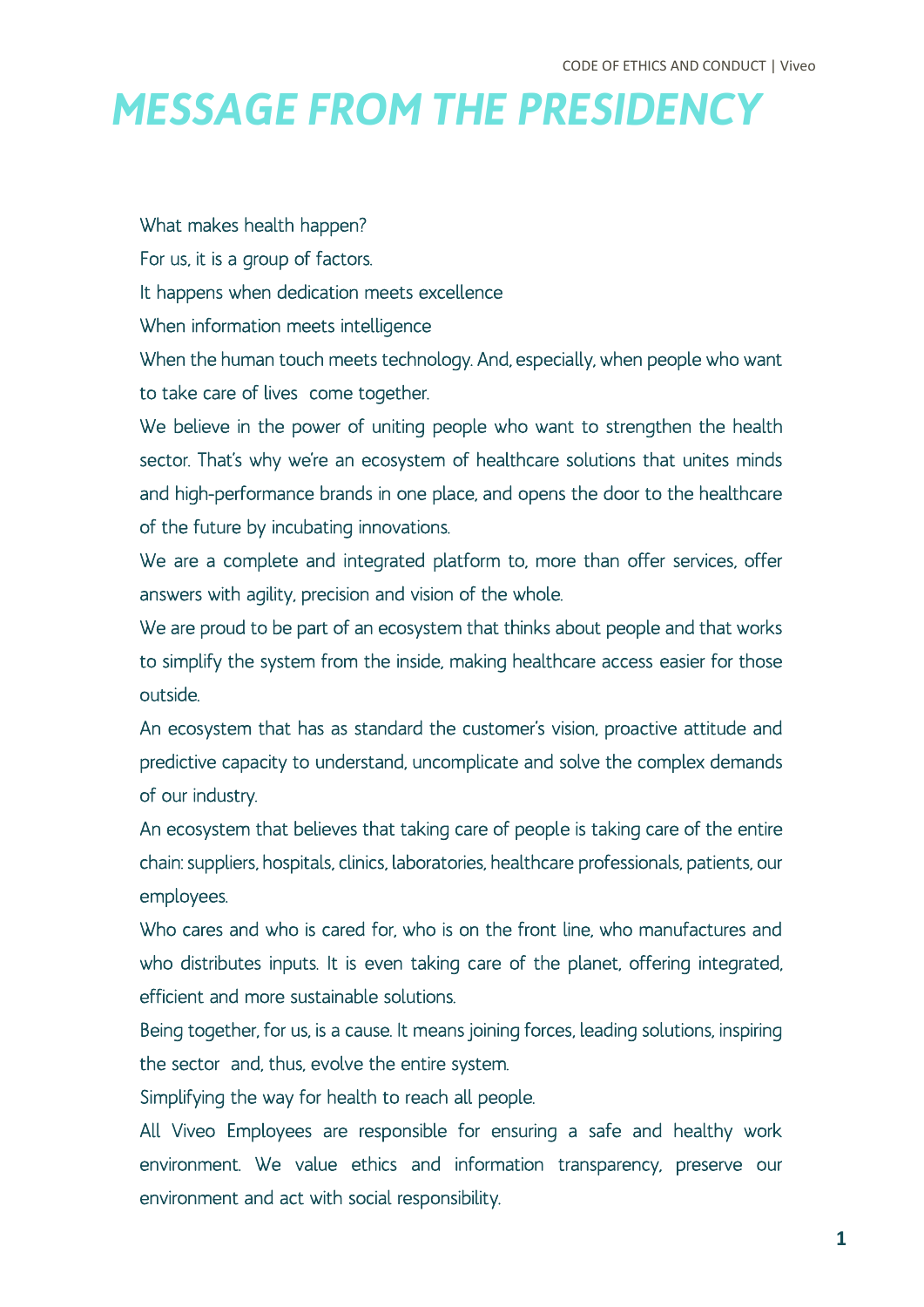In order to be successful and to create a solid reputation, we constantly act with integrity and we need an excellent synergy of all the people who directly and indirectly participate in this process.

That's exactly why we institute as a value, our way of being and acting, Integrity in the first place and we value the Integrity Program at Viveo: so that we all work in line with the principles and values of the corporate management of our companies, in particular respect for ethics and the terms and legislation relevant to each activity, the integrity of our employees, processes, products and solutions in our portfolio.

The integrity of our conduct is a commitment assumed by us and that must permeate all our relationships.

This Code of Ethical Conduct, together with the Anti-Corruption Policy and other policies instituted by Viveo, contains the compliance rules and the ethical and moral principles that must guide our daily work, ensuring a transparent operation that integrates quality, speed and ethics in meeting the needs of our customers and their patients, healthcare professionals, partners, investors and society in general.

We have the support and dedication of all Viveo Employees, in addition to our business partners, suppliers and third parties who do business on behalf of Viveo, in the unrestricted pursuit of integrity, and we are available to help you in any way possible.

After all, taking care of each life is our reason for existing. That's why we're here. Together. It's as simple as that.

#### Viveo Presidency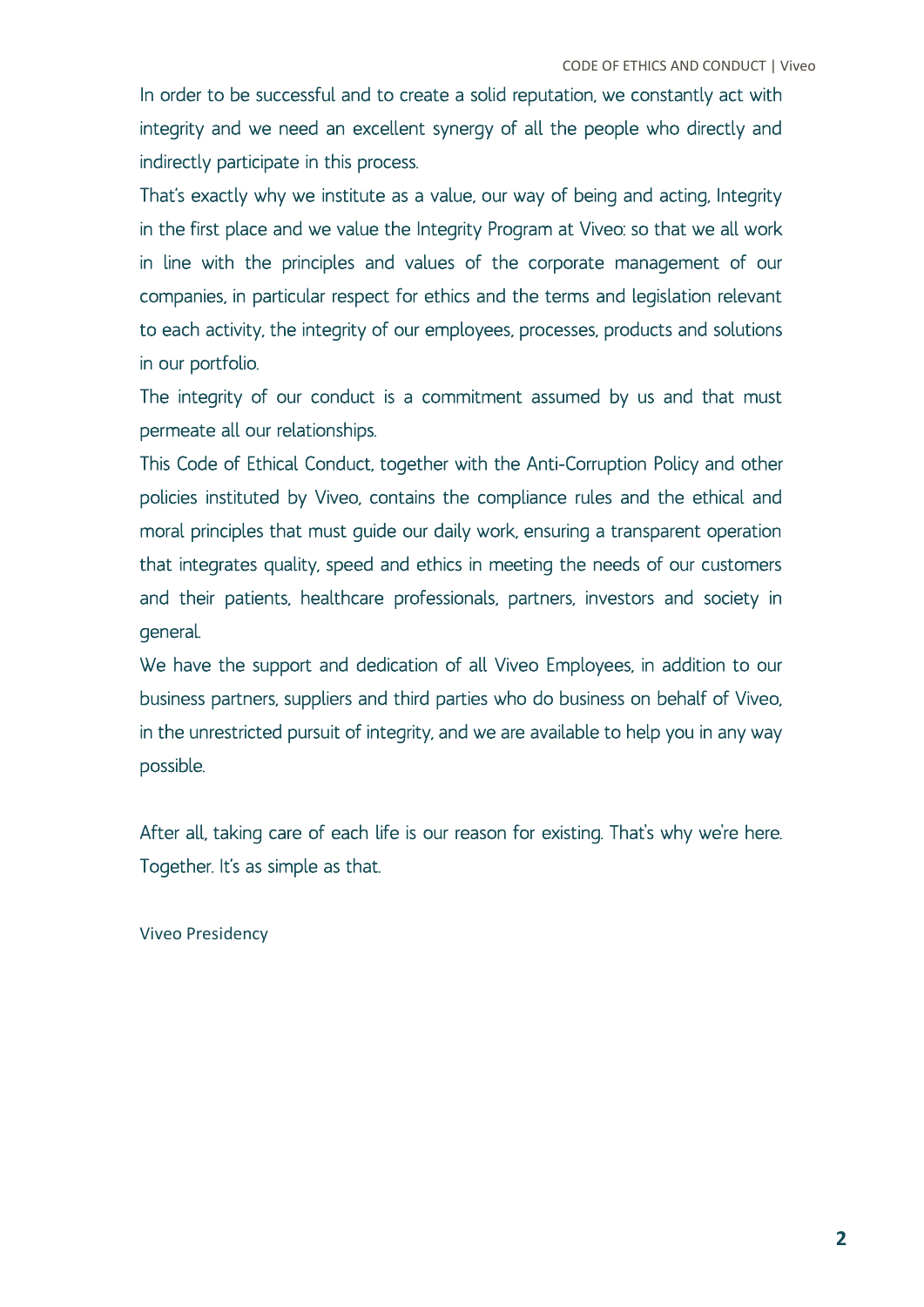# **Summary**

| 1.  |                                                                        |
|-----|------------------------------------------------------------------------|
| 2.  |                                                                        |
|     |                                                                        |
|     |                                                                        |
| 3.  |                                                                        |
|     | 3.1. KNOWLEDGE, RESPECT AND COMPLIANCE WITH THE CODE OF CONDUCT 6      |
|     |                                                                        |
|     |                                                                        |
| 4.  | USE AND CARRYING OF PROHIBITED SUBSTANCES IN THE WORKPLACE 8           |
| 5.  |                                                                        |
| 6.  | INSTITUTIONAL COMMUNICATION AND EXPRESSION OF OPINION  9               |
| 7.  |                                                                        |
|     | <b>CONFIDENTIALITY AND RESPONSIBILITY ABOUT PASSWORDS AND ACCESS</b>   |
| 9.  |                                                                        |
| 10. |                                                                        |
| 11. |                                                                        |
|     | <b>COMPLIANCE WITH RULES AND REGULATIONS AND PROFESSIONAL FAIRNESS</b> |
| 13. |                                                                        |
| 14. |                                                                        |
| 15. |                                                                        |
|     |                                                                        |
|     |                                                                        |
|     |                                                                        |
|     | TERM OF ADHESION TO THE CODE OF ETHICAL CONDUCT OF CM HOSPITALAR SA    |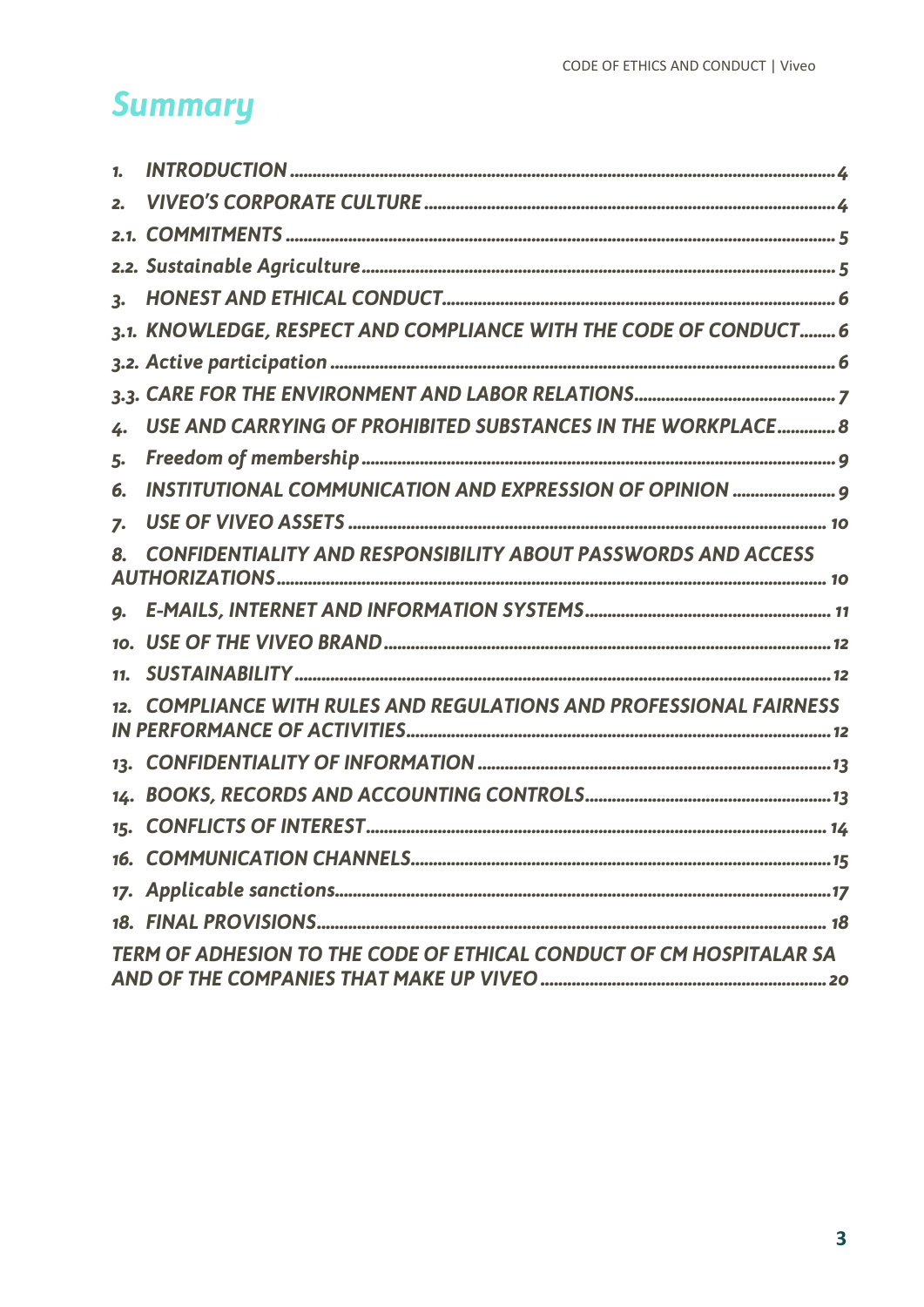CODE OF ETHICS AND CONDUCT | Viveo

#### <span id="page-4-0"></span>*1. INTRODUCTION*

Viveo's Code of Ethical Conduct (" Code of conduct ") is the reference tool that helps all of us act with integrity in the business situations we encounter.

This document also contemplates the most important principles of ethical conduct that should govern Viveo's activities, defining its basic requirements and serving as a basis and guidance as to the behavior expected from its Viveo Employees.

Making ethical decisions goes beyond simply acting in accordance with a set of rules. Thus, the purpose of this Code of Conduct is to ensure that all transactions carried out by Viveo are carried out not only based on its corporate and moral values, but also with respect to ethics and current legislation.

This Code of Conduct applies to all directors, officers, directors, employees, interns, service providers, and any and all individuals and/or legal entities directly or indirectly related to Viveo, regardless of position or function ("Employees of Viveo"), who must strictly comply with all applicable laws, regulations and internal policies, including this Code of Conduct, as well as observe the highest standards of business ethics at all times.

No Viveo Employee has the authority to request any action that violates or exceeds this Code of Conduct, whether due to commercial or competitive demands, industry practices or requirements of any other nature.

Any Viveo Employee who deliberately violates this Code of Conduct, as well as authorizing or permitting its violation by a subordinate, will be subject to disciplinary action, including, but not limited to, termination from the Company and/or its subsidiaries.

#### <span id="page-4-1"></span>*2. VIVEO'S CORPORATE CULTURE*

Our dream is to be present in all homes and hospitals in Brazil and take care of our consumers at all stages of their lives, from birth to maturity. We want to conquer new markets and expand our operations around the world.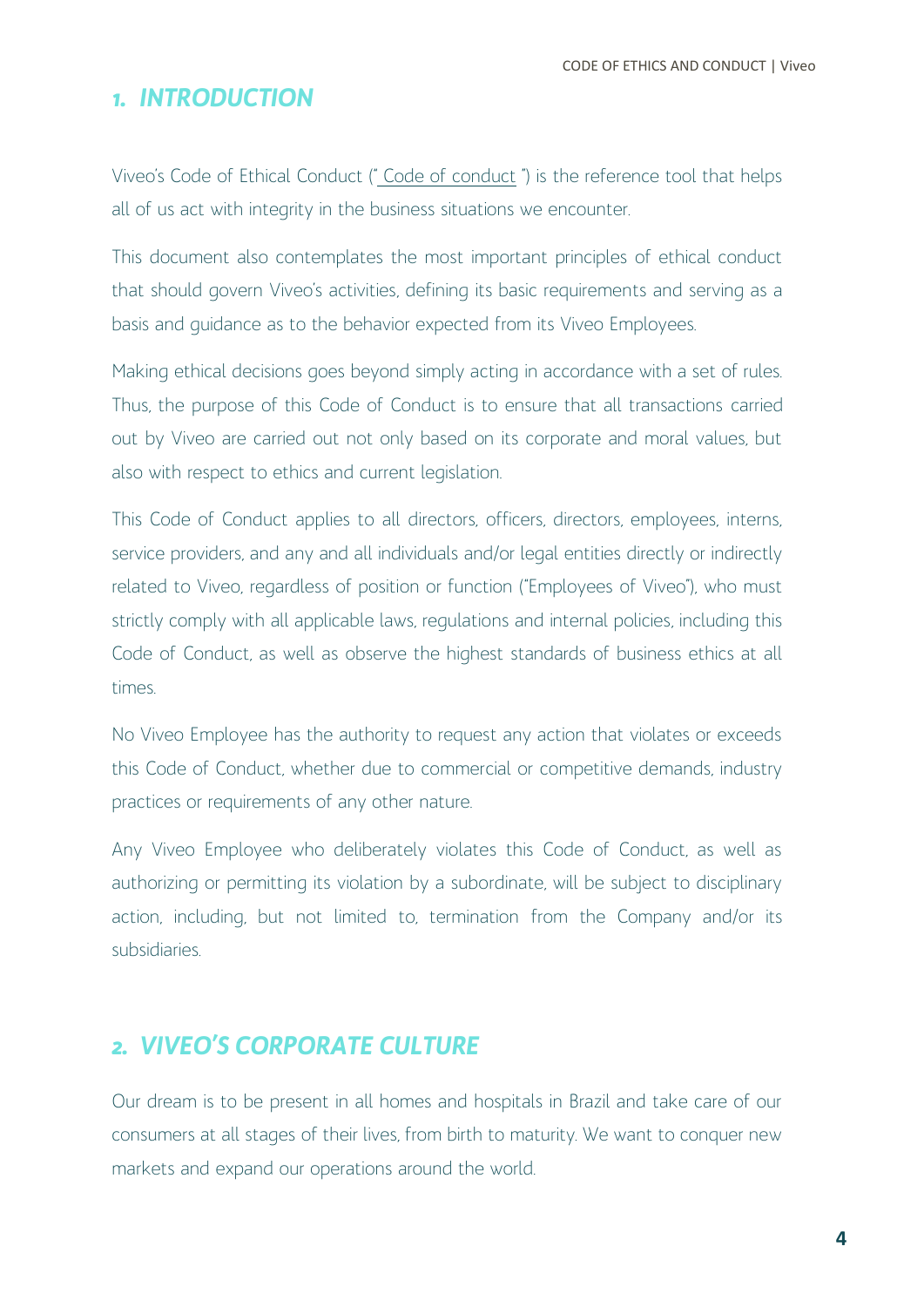We are a reference brand in the markets in which we operate, recognized for the excellence of our services and products, which contributes to the development of health in Brazil and worldwide.

#### <span id="page-5-0"></span>**2.1. COMMITMENTS**

- Meet the needs of patients and our consumers, with high quality products and services, striving for family health care and daily hygiene.
- Develop activities with the attitude of someone responsible for success, complying with all current rules and ethical and quality standards.
- Pursuing the highest degree of performance, valuing the quality of the result of each project developed by Viveo to achieve high standards of performance and corporate responsibility.
- Encourage Viveo Employees to constantly seek the implementation of innovative ideas in their work processes and systems, aiming to increase productivity and competitiveness in the market and always ensuring the sustainability of the actions carried out.

#### <span id="page-5-1"></span>**2.2. Sustainable Agriculture**

**Ethics and transparency:** Essential value that quides all our transactions. Our commitment includes the utmost respect for the individual rights of our patients and clients, acting in all our business models with the highest ethical standards and transparency. We believe that our success depends on the combination of talent, partnership and the performance of Viveo Employees, and we are committed to strengthening and maintaining an excellent work environment.

Focus on the patient: Our goal is to meet the needs of our patients and customers with high quality products and services. We focus our efforts on developing products and services that help patients live better lives for longer.

**Quality and safety of products and services:** We are constantly striving for excellence in our products and services, and we strive to achieve high quality standards in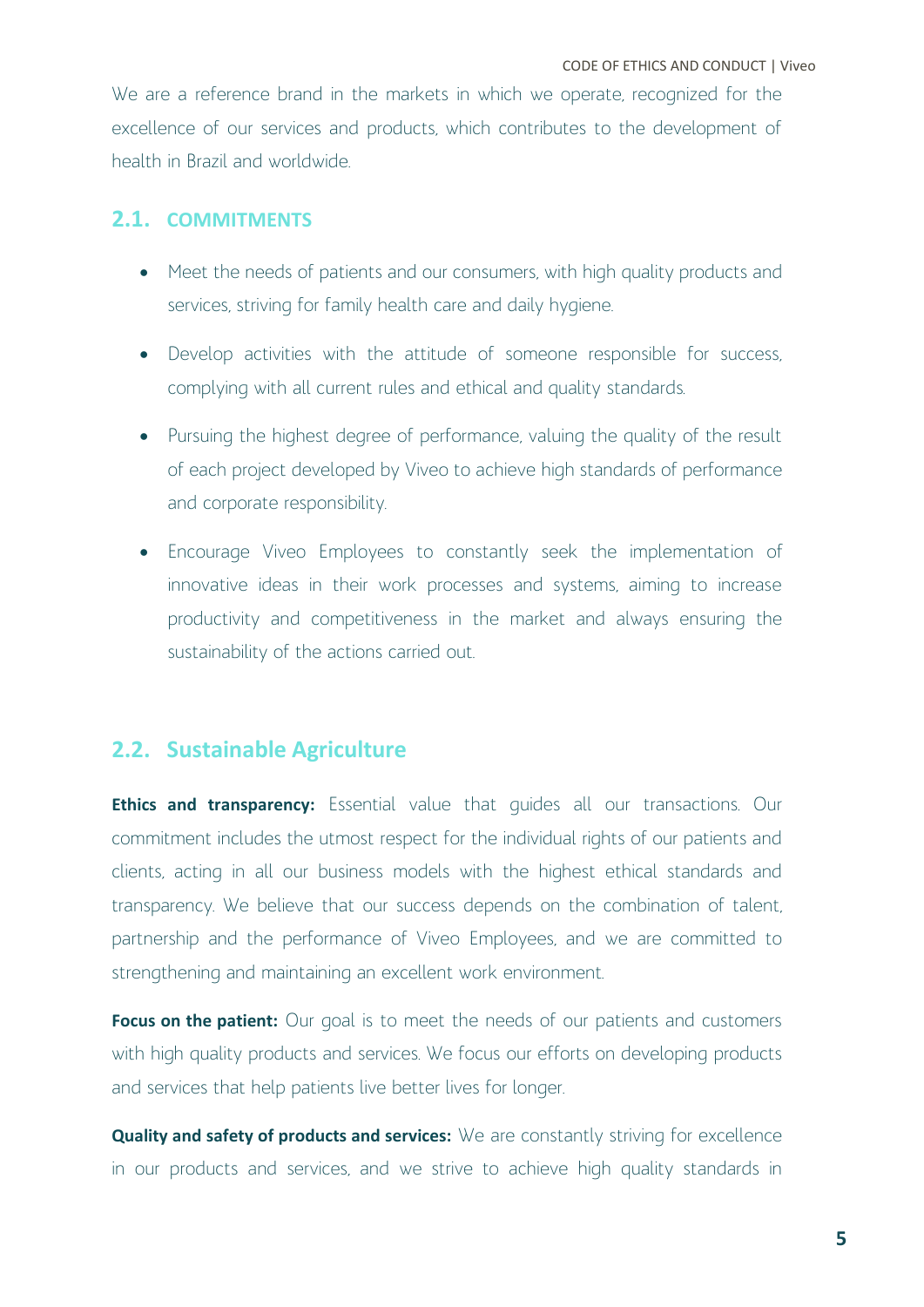everything we do. We are also committed to complying with all legal and regulatory requirements and adopting internationally recognized good practices.

**Commitment to innovation:** While working in the healthcare area, we maintain our commitment to research and seek to improve patients' access to healthcare through new business models, launching new products and actions that strengthen healthcare systems.

## <span id="page-6-0"></span>*3. HONEST AND ETHICAL CONDUCT*

Viveo trusts its Employees to demonstrate professionalism in all matters and not to participate in any illegal activity or activity that violates the terms of this Code of Conduct and other internal policies and legislation applicable to Viveo.

All relationships with customers, suppliers, competitors, government agencies, employees and government representatives must be guided by compliance with all applicable laws and regulations, including, but not limited to, anti-corruption and competition laws, in addition to laws and regulations relating to exchange controls and anti-money laundering.

## <span id="page-6-1"></span>**3.1. KNOWLEDGE, RESPECT AND COMPLIANCE WITH THE CODE OF CONDUCT**

During the exercise of any professional activity, Viveo Employees must always observe and comply with all provisions set forth in the Code of Conduct, in order to ensure strict compliance with all relevant legislation and with Viveo's principles.

#### <span id="page-6-2"></span>**3.2. ACTIVE PARTICIPATION**

Viveo Employees must always position the Internal Controls and Compliance area when identifying any product, service, information, process or conduct that diverges from the principles and standards that make up the Viveo Integrity Program.

The Internal Controls and Compliance area, in turn, must demonstrate its engagement and commitment to Viveo's Integrity Program, taking initiatives and promoting actions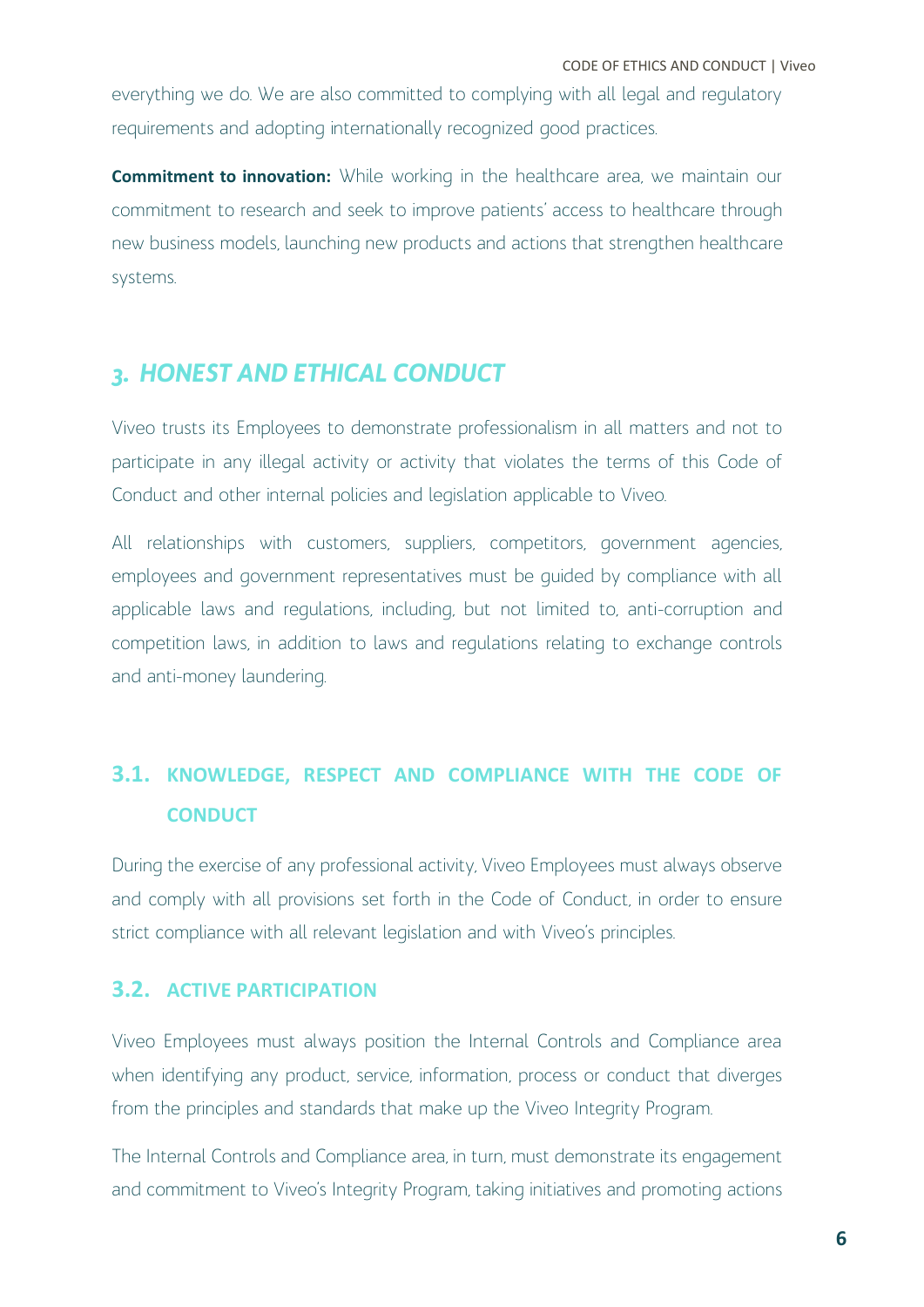in line with Viveo's principles, acting with ethics and quality, leading by example, inhibiting and dealing with any and all conduct that disrespects the provisions of this Code of Conduct.

The Internal Controls and *Compliance* has the following responsibilities:

- Ensure compliance with this Code of Conduct;
- Develop and conduct biannual training regarding this Code of Conduct;
- Receive, document and handle internal and external suggestions and complaints;
- Receive and investigate internal and external complaints about irregularities, with the Audit, Risk Management, Compliance and Human Resources Committee ("Audit Committee") applying the appropriate measures; and
- Clarify anyone's doubts about the Code of Conduct.

#### <span id="page-7-0"></span>**3.3. CARE FOR THE ENVIRONMENT AND LABOR RELATIONS**

The relationship between Viveo Employees must be guided by respect and professionalism, maintaining a balanced, healthy and cordial work environment.

Viveo promotes and values initiatives in favor of diversity and equality in the workplace, prohibiting and repudiating any type of discrimination, or prejudice, explicit or implicit (racial, gender, sexual orientation, religious, cultural, or of any kind ), sexual exploitation and abuse, and forced labor conditions.

Viveo does not allow minors to be hired, except as provided for under current legislation, thus inhibiting any form of child labor.

These situations characterize crimes and must be denounced.

In carrying out their activities, Viveo Employees shall:

- Act with courtesy, respect and non-discriminatory behavior, ensuring the uses and customs of other cultures of people inside or outside Viveo.
- Conduct its activities honestly and appropriately, showing professionalism, integrity, and defending Viveo's assets and performance.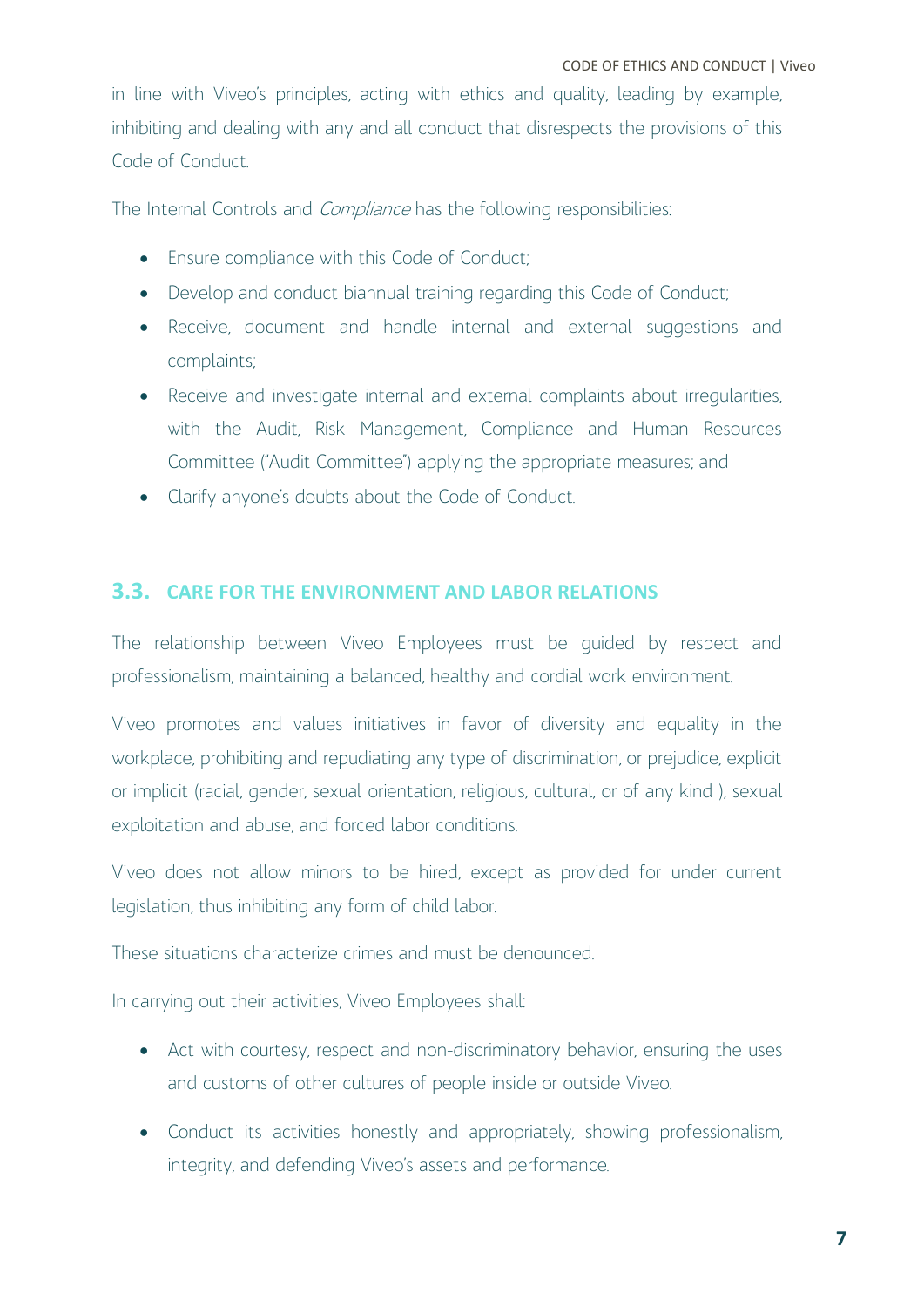- Seek self-development by expanding and updating your knowledge.
- Inform Viveo's Compliance Department of matters and problems that may be contrary to the provisions contained in this Code of Conduct and harmful to Viveo's interests.
- Ensure the correct use of Viveo assets made available to them.
- Use personal protective equipment and respect and comply with work safety standards.

# <span id="page-8-0"></span>*4. USE AND CARRYING OF PROHIBITED SUBSTANCES IN THE WORKPLACE*

The preservation of health and physical integrity and safe and healthy working conditions for Viveo Employees are fundamental. Thus, everyone must commit to internal procedures and instructions that guarantee safety and health, as well as strict compliance with legislation.

Viveo does not tolerate any level of impairment of activities due to the misuse of such substances during working hours or while conducting Viveo business.

Except for the exclusive consumption of tobacco products in delimited areas, commonly called smokehouses, or in open areas, the use of drugs and tobacco products (cigarettes, cigarillos, pipes, cigars and derivatives or related products) on Viveo's premises is also expressly prohibited , as well as the permanence of Viveo Employees and/or third parties in any state of intoxication or in a state altered by the use of these substances. In the case of alcoholic beverages and drugs, possession is also prohibited on Viveo's premises.

Except for Viveo Employees who, due to their activities, are authorized to use them, the use of any firearms or other types of firearms is not allowed on Viveo's premises.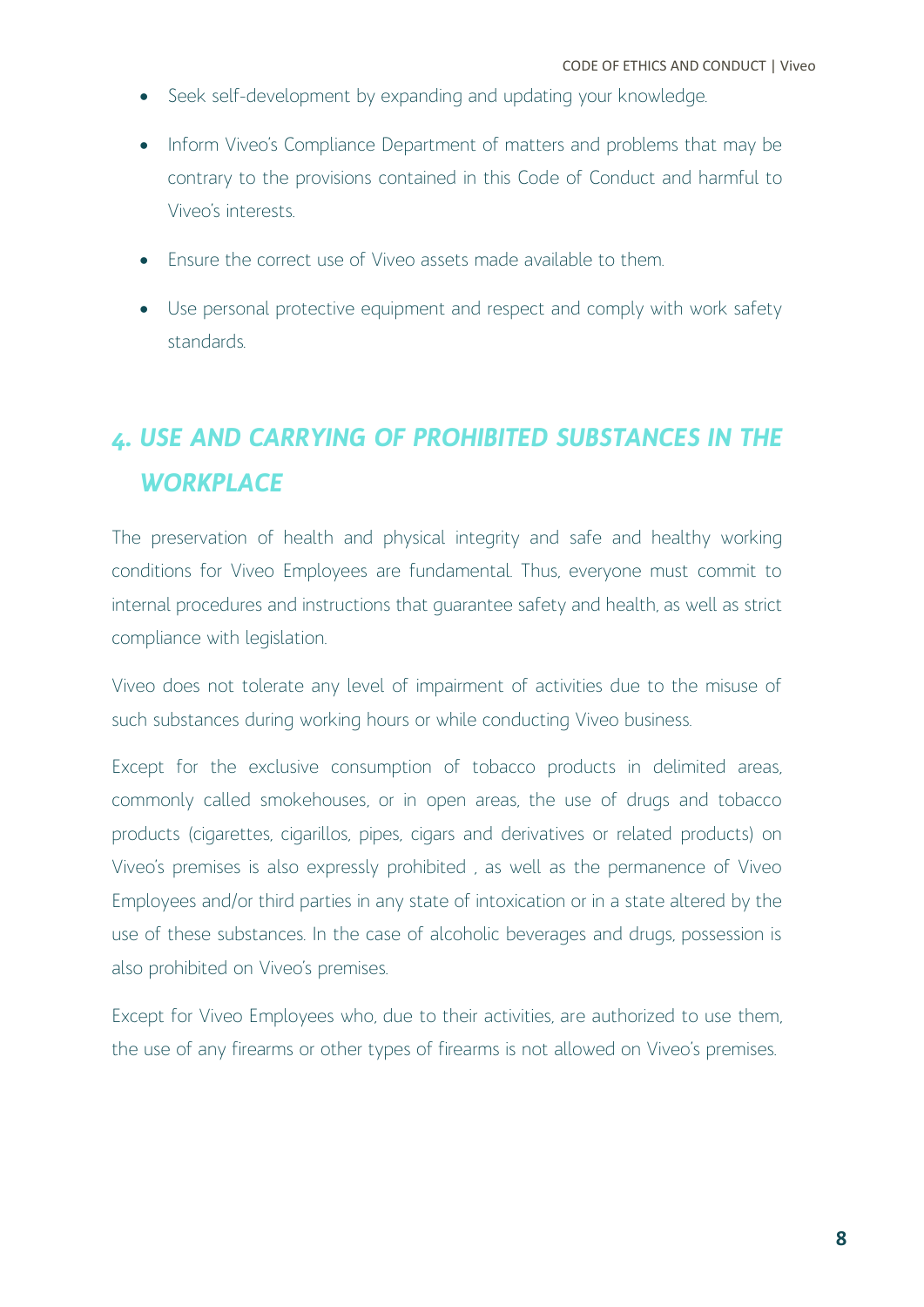#### <span id="page-9-0"></span>*5. FREEDOM OF MEMBERSHIP*

Viveo supports the right of all Viveo Employees to join trade unions and other organizations of their choice, as well as collective bargaining in support of their interests (the use of Viveo or Viveo resources and assets being prohibited, however. trademarks for these purposes).

Viveo does not discriminate against Viveo Employees who choose to form or join unions or other organizations, nor Viveo Employees who choose not to participate in these initiatives.

## <span id="page-9-1"></span>*6. INSTITUTIONAL COMMUNICATION AND EXPRESSION OF OPINION*

Viveo's institutional communication may only be carried out by persons expressly authorized by its officers or persons appointed by the Company's Executive Board, who may represent you and publicly express themselves on behalf of Viveo, and shall, in the exercise of this activity, act with responsibility and in line with Viveo's guidelines, as well as those present in this Code of Conduct.

Viveo Employees are encouraged by Viveo to, in their own name, support the cause and publicize Viveo's actions and activities, observing, therefore, internal policies on the subject.

Any public manifestations made by Viveo Employees that express political, religious and gender opinions, in any form, whether through articles, interviews, conferences or on social media, must make it clear and express that it is a personal manifestation, not related or endorsed by Viveo.

Viveo does not tolerate public manifestations, whether through articles, interviews, conferences or social networks that express opinions of a discriminatory nature, whether under religion, gender, race, sexual orientation, as well as moral and sexual harassment practices.

If there is a possibility of damage to the image of any Viveo company, or discriminatory practices repudiated by the Company, even if the statement is made on a personal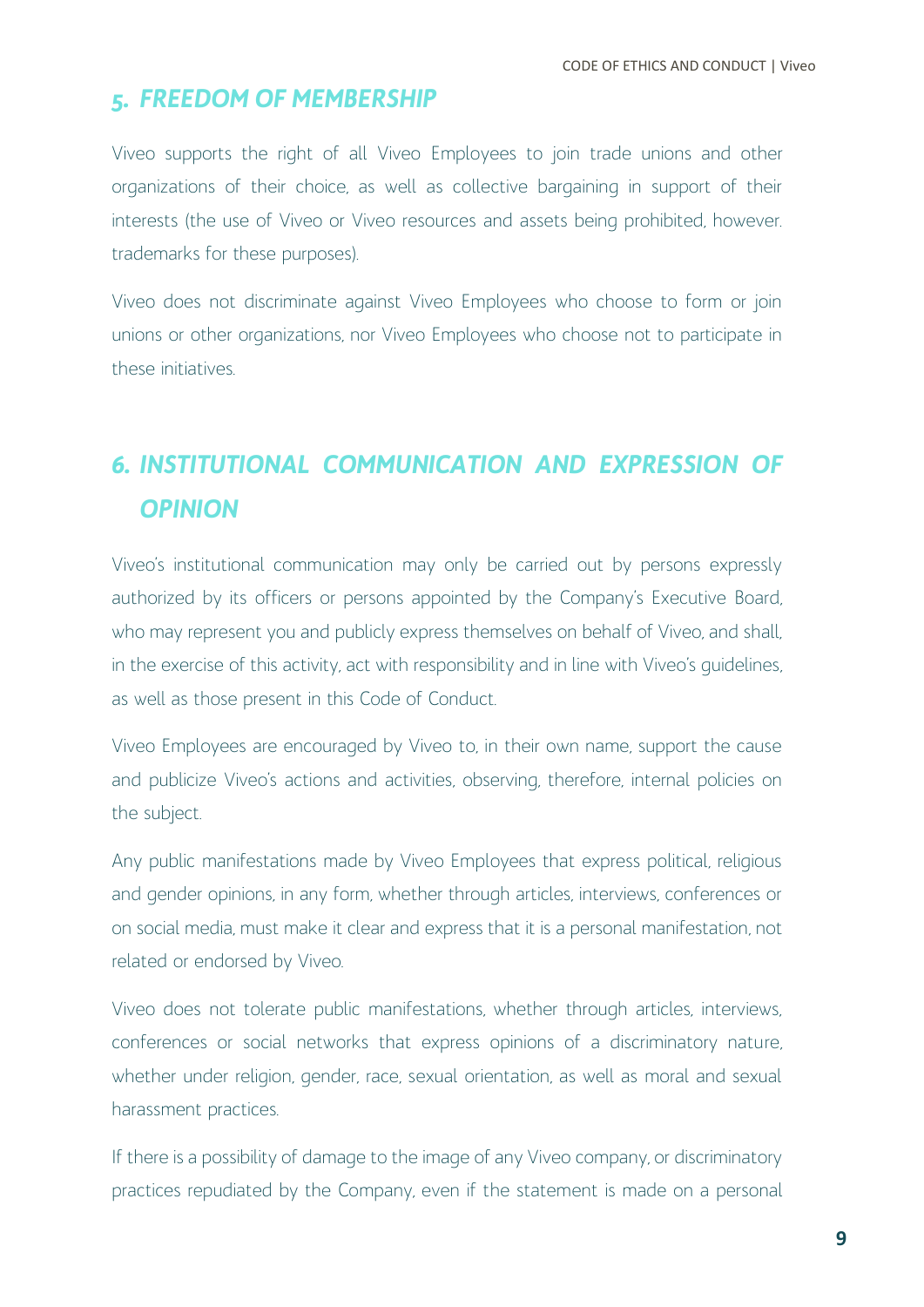basis, such as in an individual social network of the Viveo Employee, the Audit Committee, after verification of the area of Internal Controls and Compliance, may adopt the appropriate measures, applying the premises established in this Code of Conduct.

#### <span id="page-10-0"></span>*7. USE OF VIVEO ASSETS*

All Viveo assets, including information, equipment, vehicles, computers, software, resources, funds, facilities, personnel, trademarks, must be used only for legitimate business purposes.

All Viveo Employees must protect assets and ensure that such assets are well managed and efficiently used.

Equipment granted to Viveo Employees must be used exclusively for professional purposes. When requested by Viveo, whether for convenience, necessity or any other reason, the Viveo Employee must return all equipment and work resources granted in adequate conditions, except for the natural wear and tear of use.

# <span id="page-10-1"></span>*8. CONFIDENTIALITY AND RESPONSIBILITY ABOUT PASSWORDS AND ACCESS AUTHORIZATIONS*

Both physical access to Viveo facilities and access to systems are granted based on the role performed by each of Viveo's Employees, and are therefore personal and nontransferable.

Only persons who have been explicitly granted username and password access are allowed to roam Viveo's facilities and systems.

The information entered, generated or changed in the systems, as well as the approvals made, are the exclusive responsibility of the electronic user who accessed the system. Therefore, it is the full responsibility of the Viveo Employee to maintain the confidentiality of all passwords and access authorizations to corporate systems and e-mails, and it is prohibited to divulge, assign or share passwords with other people, either temporarily or permanently.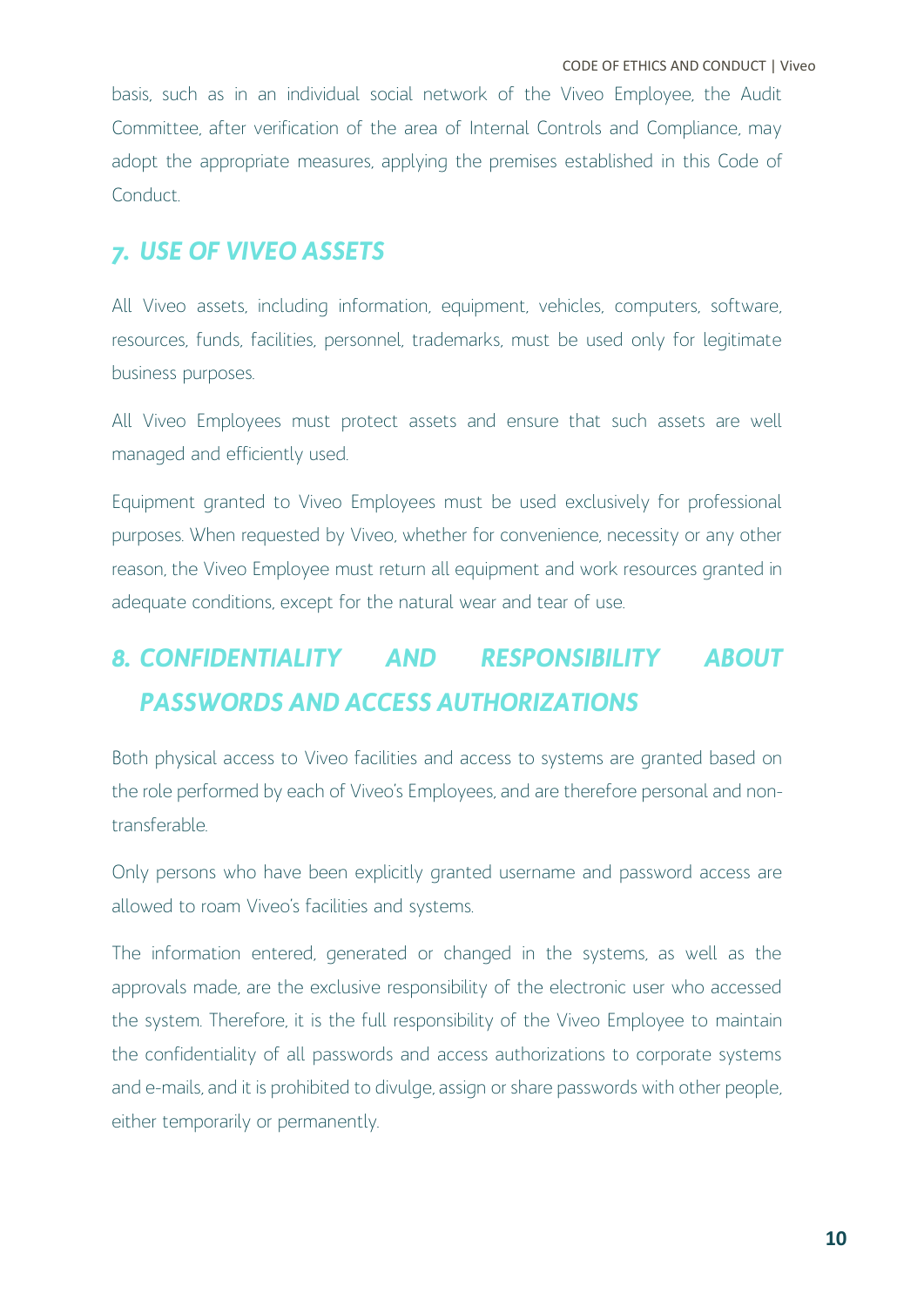Due to the exposure to the risk that the sharing of an access password may cause, this conduct may subject the Viveo Employee to internal disciplinary sanctions and liability for all consequences and damages arising from unauthorized sharing.

#### <span id="page-11-0"></span>*9. E-MAILS, INTERNET AND INFORMATION SYSTEMS*

Viveo respects the personal communications of its Collaborators via the internet and other means of communication. In turn, Viveo Employees undertake to make responsible use of the internet and other means of communication, computer systems and, in general, any other means that society makes available to them, always prioritizing development functions to carry out works of interest to Viveo.

The information produced and/or stored in Viveo's computer systems and equipment is its exclusive property. Likewise, corporate email is intended solely for business purposes.

Viveo reserves the right to access and monitor the use of its Collaborators' corporate email at any time, without the need for prior notice, for the purpose of verifying compliance with internal laws and regulations.

Personal e-mail and social networks may only be used in the work environment on an exceptional basis and never to the detriment of the Employees' fulfillment of their role at Viveo. Under no circumstances may personal emails be used to deal with matters related to the company.

Matters related to Viveo should not be treated or commented on social networks, under penalty of liability of the Employee for any damage caused.

The download of music, movies and other digital files for personal use is prohibited by Viveo, as well as the use or permission of software not licensed or not authorized by the institution.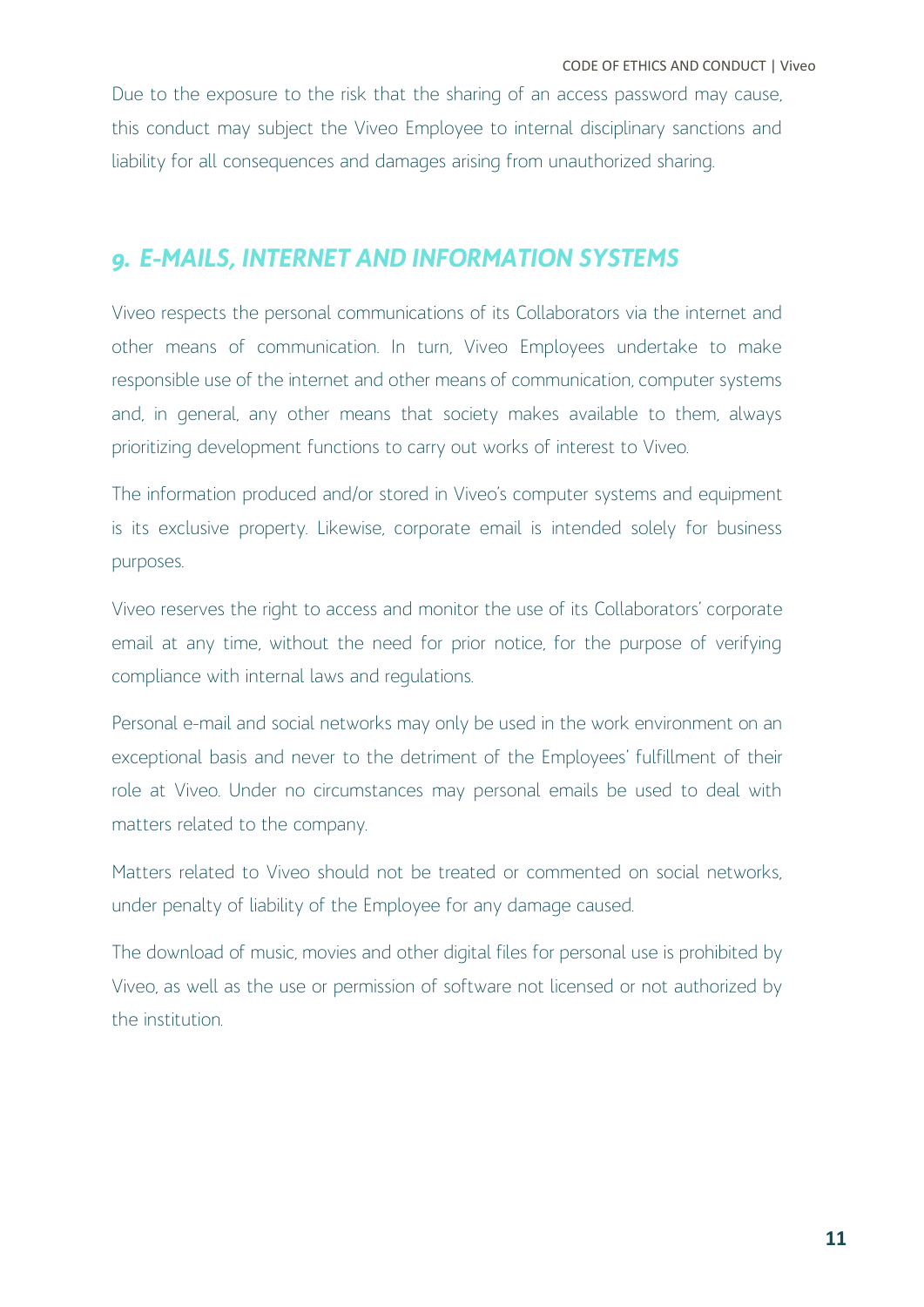#### <span id="page-12-0"></span>*10. USE OF THE VIVEO BRAND*

The brand of Viveo companies and its partners may only be used by authorized professionals and always in accordance with Viveo's strategic and marketing objectives.

Improper and unauthorized use will make the Employee liable for all material and moral damages resulting from the action.

#### <span id="page-12-1"></span>*11. SUSTAINABILITY*

Viveo values the environment and is committed to the best environmental practices, aiming at improving the efficiency of energy consumption, minimizing the production of waste and gas and noise emissions, as well as minimizing other social impacts.

All procedures carried out by Viveo must be preceded by a social and environmental impact analysis, with the aim of maximizing the sustainability of all operations.

Within these precepts, Viveo seeks partners and suppliers who share this concern and have a proactive attitude in managing environmental risks, managing the use of natural resources.

# <span id="page-12-2"></span>*12.COMPLIANCE WITH RULES AND REGULATIONS AND PROFESSIONAL FAIRNESS IN PERFORMANCE OF ACTIVITIES*

It is the duty of Viveo Employees to observe and respect the legislation and/or regulations applicable to the activities they develop, which include Viveo's principles and values, the conduct determined in this Code of Conduct and compliance with all laws and regulations applicable to Viveo and your business.

In this sense, Viveo reserves its right of recourse against those who have committed any infraction that causes any type of damage to Viveo.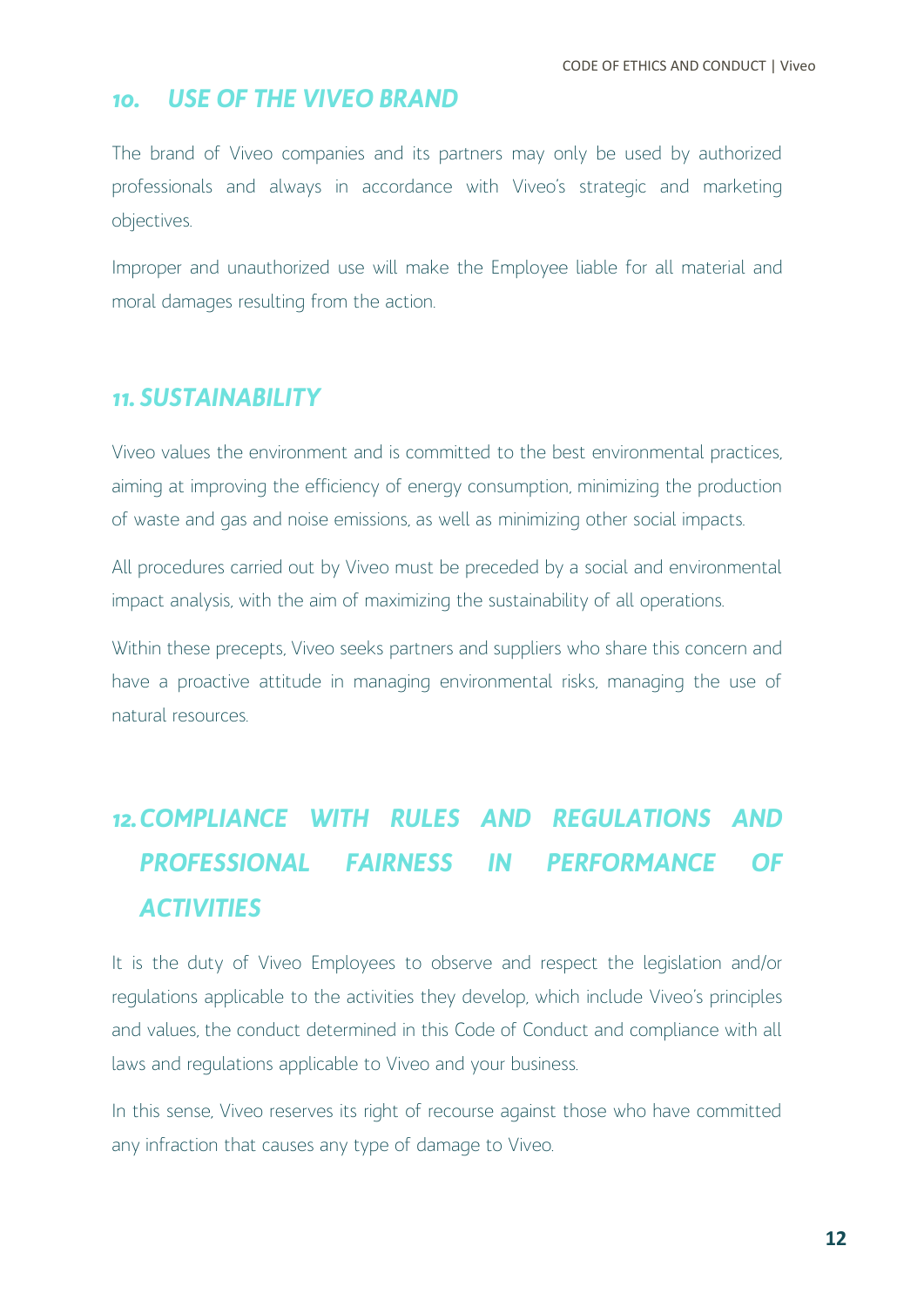#### <span id="page-13-0"></span>*13.CONFIDENTIALITY OF INFORMATION*

Viveo Employees in the performance of their duties at the Company may have access to confidential information about businesses, customers, suppliers, business partners, among others. "Information confidential " include any non-public information of Viveo, including but not limited to financial, business information, documents and information regarding financial models, processes and products, software, hardware, among others.

Viveo Employees must safeguard and maintain confidentiality about all internal information about their activities, especially those relating to financial values, customer information, technological developments, operating strategies, as well as the volume of transactions for products or services.

Transaction information between Viveo and the market is strictly for interested parties. Thus, comments should never be made about Viveo's information in external environments and to third parties, in order to keep the information restricted and exclusively accessible to people who are formally involved in the operation.

Viveo prohibits its Employees from using privileged information that may be obtained in the exercise of their function, that is, using relevant information not yet disclosed to the market, of which they are aware and of which they must maintain secrecy, capable of providing, to themselves or others, undue advantage through the use or negotiation, in their own name or of a third party, with securities or confidential information, projects, systems and strategies of any Viveo company, even if such privileged information concerns a company that is not part of Viveo.

Viveo's confidential information must remain confidential for an indefinite period, and its use outside Viveo's interests and/or transmission to third parties at any time is prohibited.

#### <span id="page-13-1"></span>*14. BOOKS, RECORDS AND ACCOUNTING CONTROLS*

Viveo's financial statements, books and records must accurately, clearly, completely and with adequate detail represent all of Viveo's businesses and operations.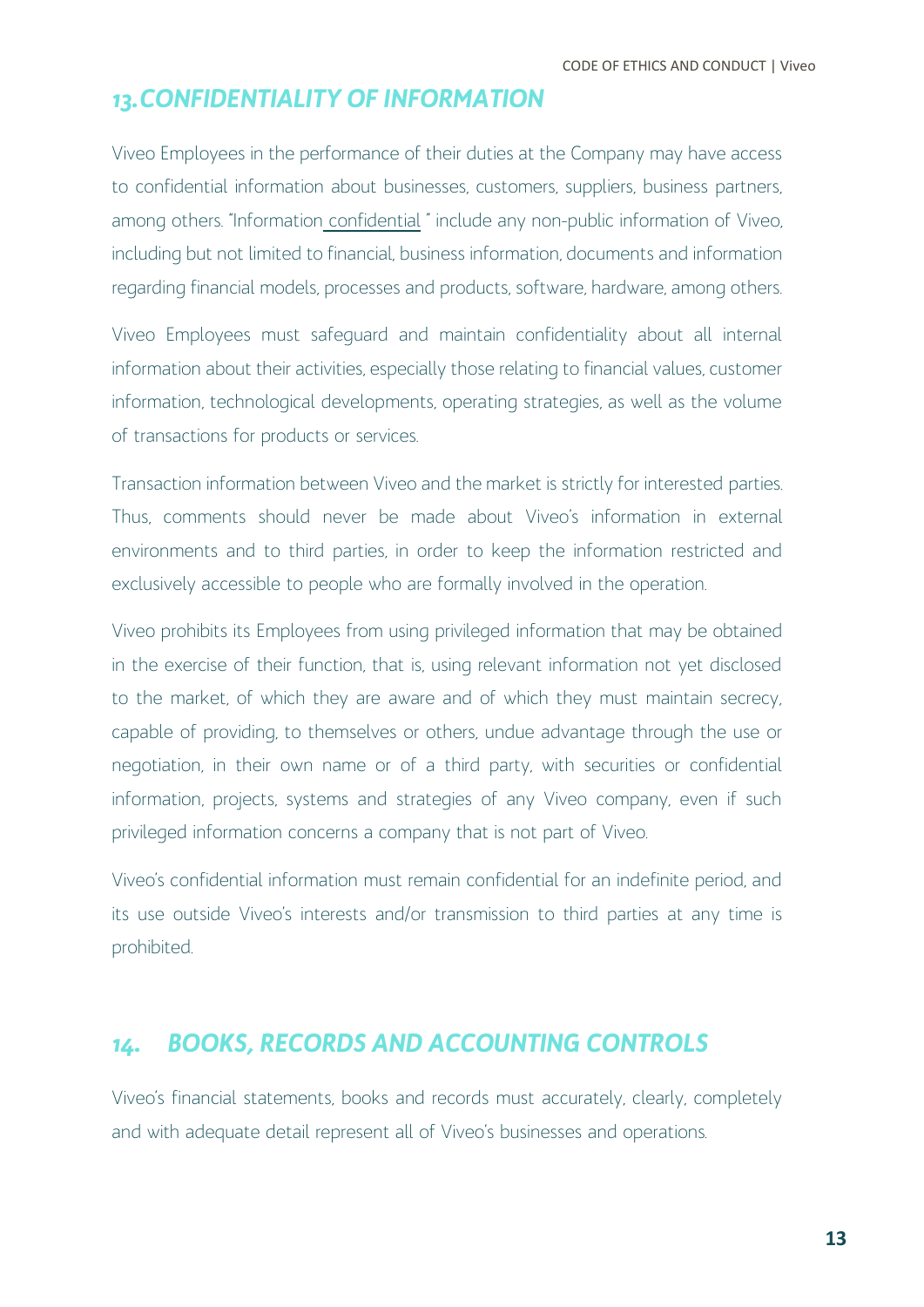CODE OF ETHICS AND CONDUCT | Viveo

False, misleading, incomplete, inaccurate or artificial entries in Viveo's books and records are strictly prohibited. All transactions must be recorded and managed in accordance with Viveo's accounting policy, and no funds or assets not recorded in the Company's financial statements may be established or maintained for any purpose.

No Viveo Employee shall engage in falsifying any accounting record or other business record, and shall respond fully and correctly to any inquiries made to them by Viveo's internal or external auditors or by auditors of any regulatory authority.

Viveo Employees who have knowledge of – or information relating to – any unregistered fund or asset or any violation of Viveo policy on financial data and business operations, must report such matter promptly to their supervisor or to the area of Internal Controls and Compliance.

## <span id="page-14-0"></span>*15.CONFLICTS OF INTEREST*

Viveo Employees must not engage in any activity or situation that conflicts with or interferes with the performance of their duties to Viveo, that is, Viveo Employees must not compete or allow personal or family interests to exert direct influence or indirect about Viveo's business.

A conflict of interest may arise in any personal relationship that could influence our ability to act in Viveo's best interest, or where our assessment of a circumstance could or appear to be affected by the possibility of a personal benefit.

A conflict may exist when you (or a member of your family): (i) have individual or family participation (first-degree relatives such as parents, siblings, spouses and children) in the business of, or participate in the administration or management of, any supplier, service provider, customer, competitor or any other organization that does business or wishes to do business with Viveo; (ii) making a business decision motivated by a personal interest; (iii) receive a personal benefit from a supplier, service provider, customer or competitor, such as gifts, payment for meals, transportation or lodging, regardless of the amount; and (iv) use Viveo assets or your position for private purposes.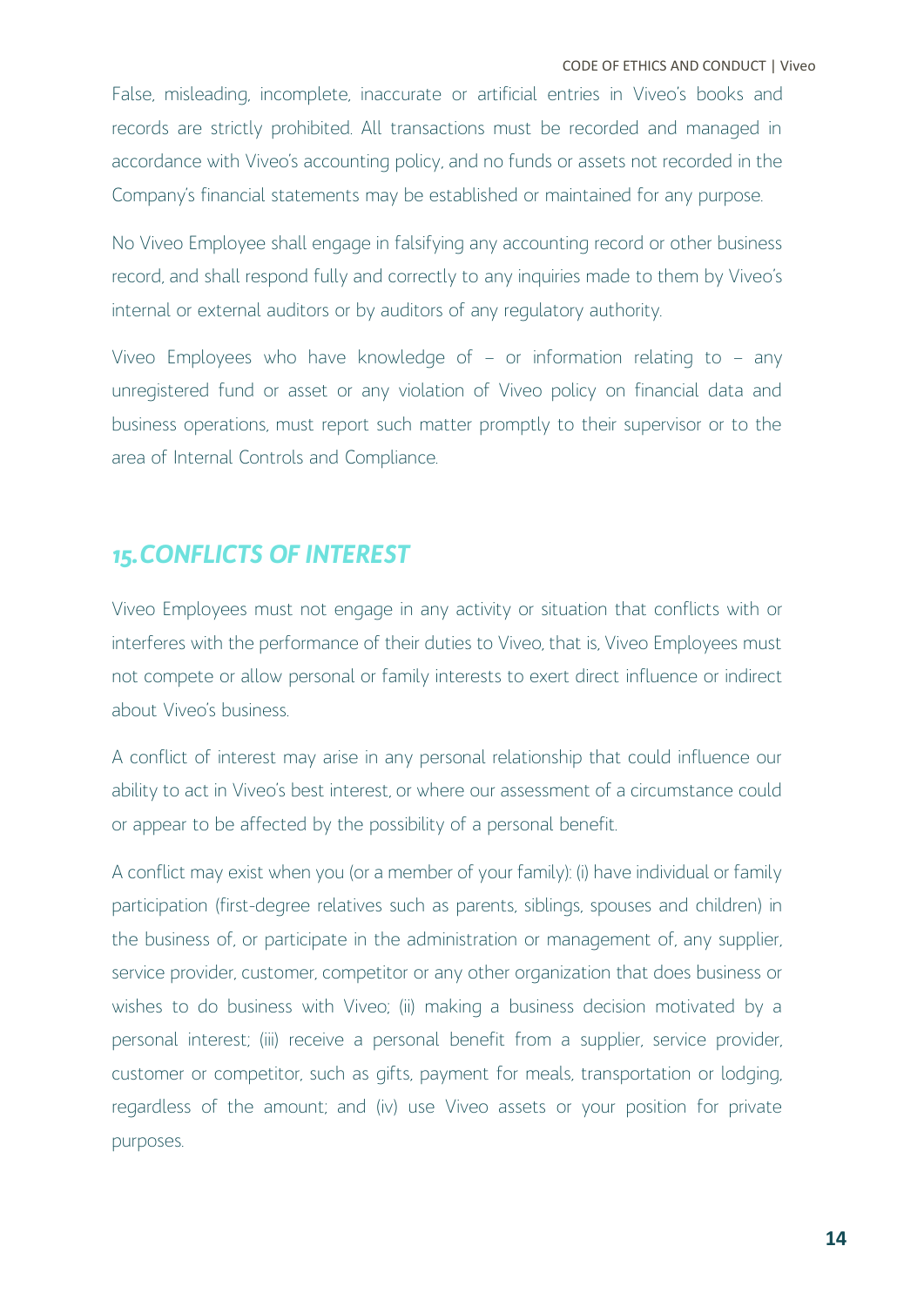Viveo Employees may not participate in decision-making processes for hiring and/or partnerships with companies and/or organizations in which they participate in the corporate structure or which have, as partners or managers, people with whom they maintain a natural or civil family relationship, except if duly reported to the Audit Committee and authorized by Viveo's Board of Directors.

In any event, it is essential that the interests of Viveo Employees do not conflict with Viveo's interests.

Viveo does not tolerate any type of favoritism, and Viveo Employees are expressly prohibited from:

- Misuse of your position at Viveo to appropriate corporate business opportunities for the benefit of yourself, your family members or third parties;
- Develop parallel and conflicting activities with Viveo's business; and
- Hire a supplier with a particular interest.

A conflict of interest is not necessarily a violation of the Code of Conduct, but not reporting it to the Internal Controls and *Compliance* is thus considered. Viveo Employees who find themselves in an actual or potential conflict of interest situation must immediately notify the Internal Controls and *Compliance*, as well as abstaining from participating in any decision related to the conflict of interest situation.

## <span id="page-15-0"></span>*16.COMMUNICATION CHANNELS*

It is the role of all Viveo Employees to act as guardians of this Code of Conduct. Through the available channels, Viveo Employees can easily (i) ask questions about the Code of Conduct and other compliance policies; (ii) report a conflict of interest; (iii) ask questions related to Viveo's Integrity Program; and (iv) file complaints about any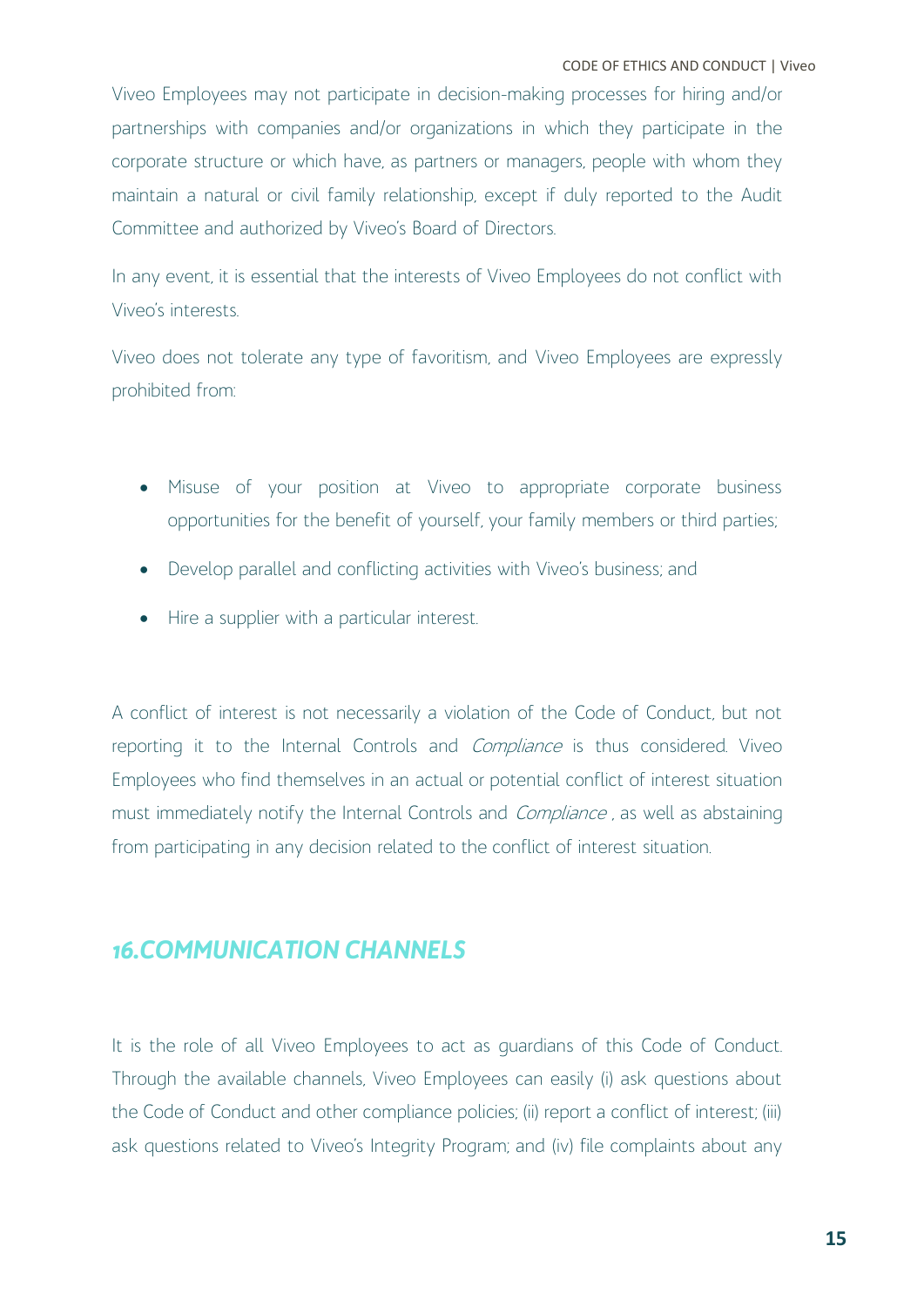violation of the Code of Conduct, internal policies, regulations and legislation applicable to the Company.

If any Viveo Employee and/or any third party has any concerns or believes that any legislation or internal policy is being violated, Viveo provides the following access channels for questions, queries, anonymous complaints and other communications, which will be received and handled by the Internal Controls area and *Compliance*:

- **Email:** eticaviveo@deloitte.com.br.

- **Telephone:** 0800 721 9152 - service from Monday to Friday, from 7:00 am to 8:00 pm, and, outside these hours, via answering machine.

- Personal contact with members of the Internal Controls and Compliance area.

- **Mailing address:** Avenida Luiz Maggioni, nº 2727, Distrito Empresarial Luiz Roberto Jábali, CEP 14.072-055, Ribeirão Preto/SP (A/C Area of Internal Controls and Compliance).

Complaints made through the reporting channels made available by Viveo are operated by a specialized, external and independent company, ensuring even more confidentiality and security.

In order to guarantee the privacy of Viveo Employees, complaints made through the above channels may be made anonymously or identified, which will be treated, confidentially, by the company hired for this purpose and, subsequently, by the Internal Controls area and *Compliance*, in order to facilitate compliance and effectiveness of this Code of Conduct.

The Audit Committee has the necessary means to receive and process information about non-compliance with the Company's legal and regulatory provisions, especially through the submission of complaints from the Internal Controls and Compliance area.

In the case of sending complaints, for better analysis by the Internal Controls and Compliance area, it is desirable to inform, in addition to what the complainant deems convenient, the date and place of the facts; name of the accused or, at least, surname; and description of the allegedly practiced illegality.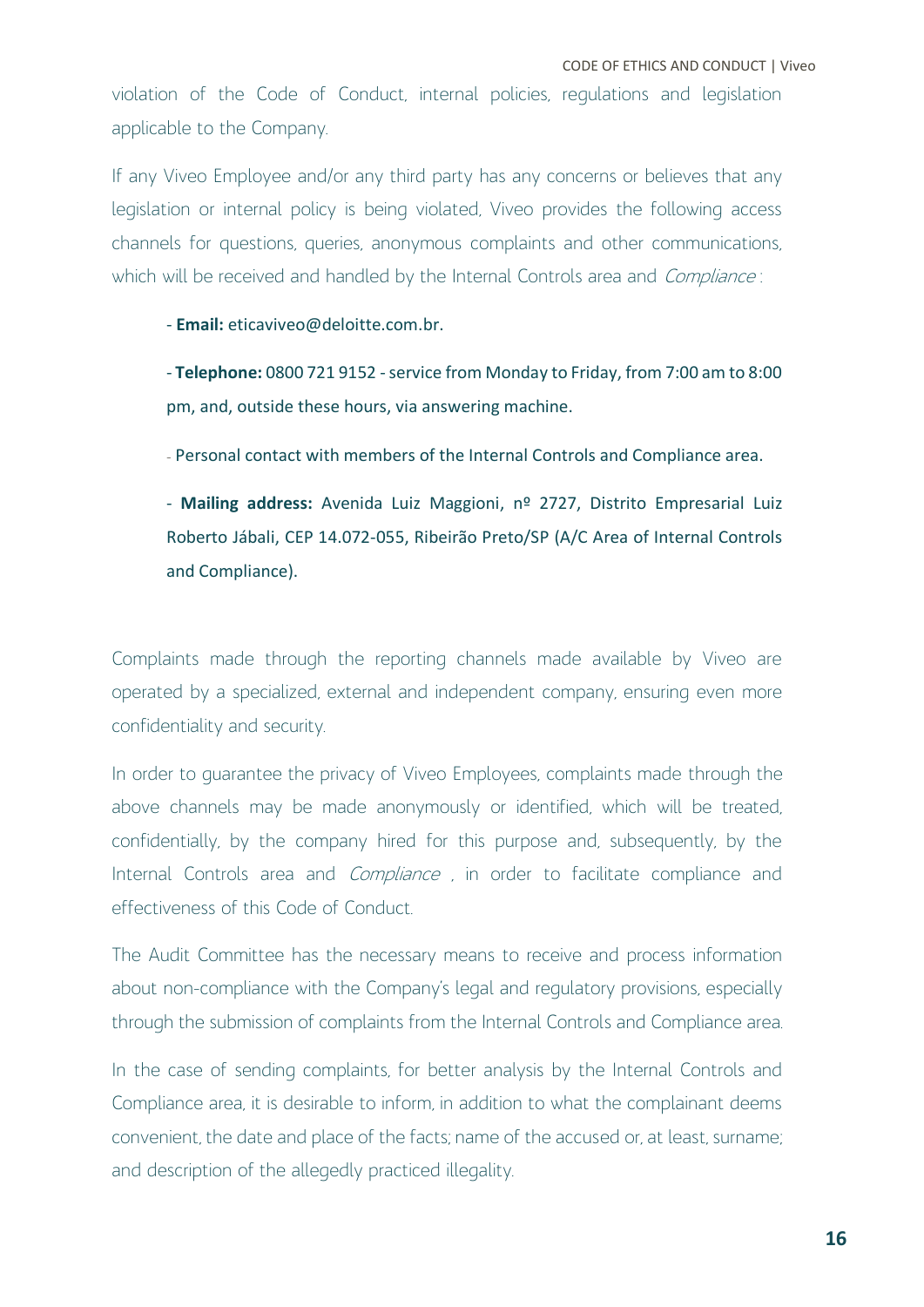CODE OF ETHICS AND CONDUCT | Viveo

All complaints will be evaluated with confidentiality, impartiality, objectivity, reasonableness, integrity and speed, with the company being contracted for this purpose and, subsequently, the Internal Controls and Compliance area committed to promptly providing a reasoned response to the complaint. In the case of anonymous reporting, the whistleblower may indicate an email and/or telephone so that the Internal Controls and Compliance area can send a response at the end of the investigation.

Viveo reinforces that the participation of Viveo Employees to ensure the effectiveness of this Code of Conduct is essential. Thus, Viveo will provide all the necessary instruments for the full security of the identified whistleblower against any type of retaliation. If the complainant finds any conduct that could be characterized as retaliation, the occurrence must also be reported to the company hired for this purpose, through the channels made available to Viveo by the Company, so that the appropriate measures can be taken.

## <span id="page-17-0"></span>*17.APPLICABLE SANCTIONS*

It is the obligation of all Employees to know and understand the content of this Code of Conduct, as well as comply with all the rules and ethical and moral principles set forth herein.

Viveo is committed to faithfully complying with the rules established in this Code of Conduct and will promote constant monitoring of its business activity and any and all employee conduct. No Employee has the authority to request or take any action that violates this Code of Conduct.

Any violation of the rules and/or guidelines of this Code of Conduct and legislation will result in the application of appropriate disciplinary measures, which may even lead to the application of warnings, dismissal of the employee for just cause and/or immediate termination of employment, without prejudice to measures applicable legal provisions, such as communication to the police and inspection bodies, and taking legal and administrative measures to hold the agent responsible and indemnify any and all damage that may be caused.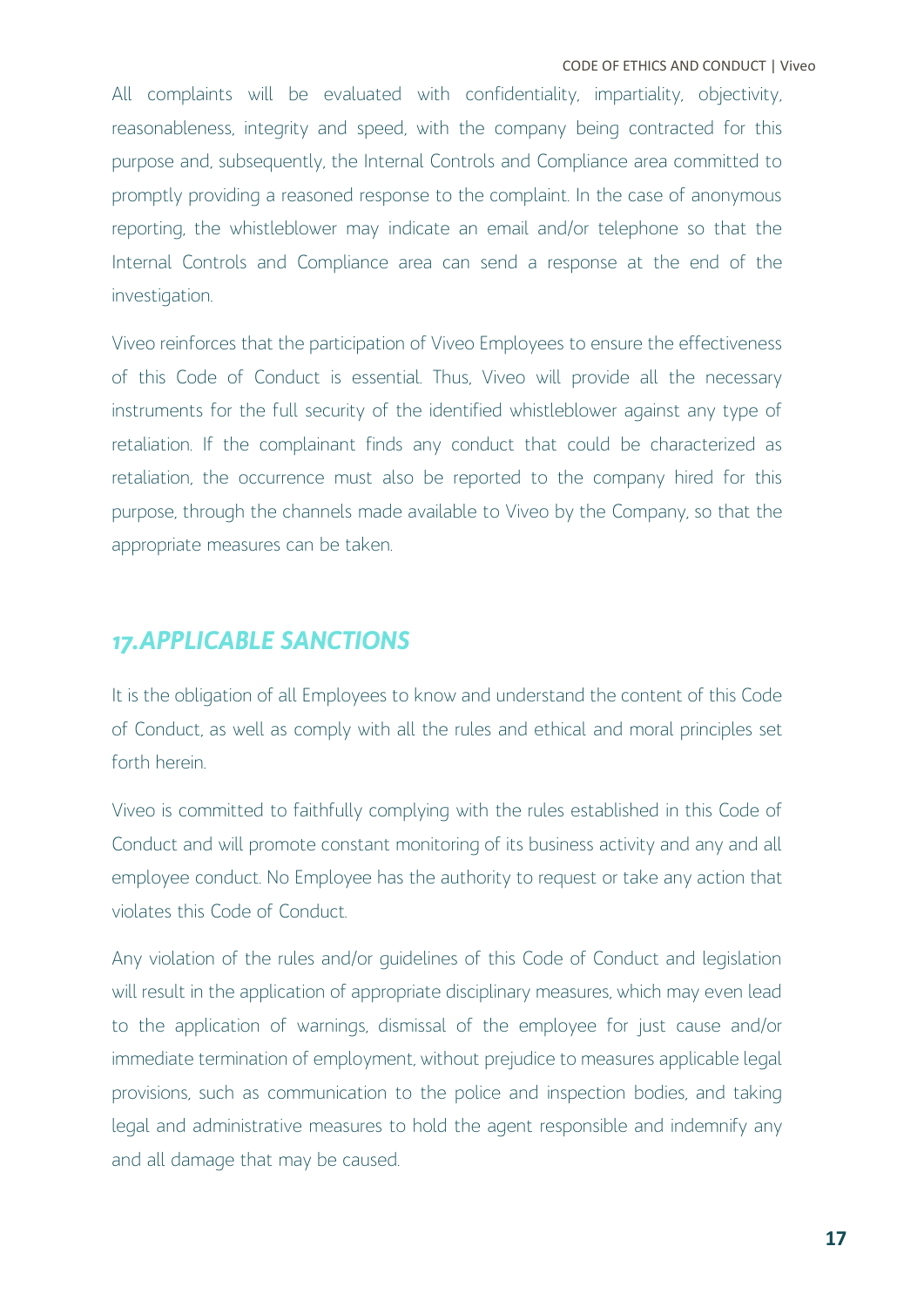CODE OF ETHICS AND CONDUCT | Viveo

The decision regarding the definition of the penalty to be applied and the treatment of the specific case will be issued by the Audit Committee, at its sole discretion, taking into account the seriousness of the offense, the extent of the damage caused to Viveo and the professional history and disciplining the Employee.

When the violation involves members of the Executive Board, the Board of Directors, the committees or the Fiscal Council, if installed, the matter must be taken to the Board of Directors for evaluation and deliberation on the application of sanctions.

Any attribution of personal responsibility by the Employee will not restrict the right of return reserved to Viveo in the event of any damage caused to Viveo.

#### <span id="page-18-0"></span>*18.FINAL PROVISIONS*

This Code of Conduct was approved at a meeting of the Company's Board of Directors held on April 7, 2021.

The Audit Committee will recommend to the Company's Board of Directors the relevant amendments to the Code of Conduct. Changes or insertions of new information must be approved by resolution of the Board of Directors.

Whenever there are changes or insertions of new information, the Company will publish and disclose the new version to Viveo Employees.

The Internal Controls and Compliance area is responsible for disclosing the Code of Conduct to all Viveo Employees, who must use it as a basis for carrying out their work. Disclosure must also be made to all contracted Collaborators.

Facts that do not comply with Viveo's Code of Conduct and Integrity Program must be forwarded to the Committee and will be analyzed by its members, who will decide on any penalties and remedial measures to be adopted.

This Code of Conduct, although seeking to exemplify prohibited conduct, does not present an exhaustive list of actions or omissions of such nature. Therefore, it is recommended that in all situations in which Viveo Employees may be faced with ethical issues, prior consultation with the Committee in case of doubt is recommended.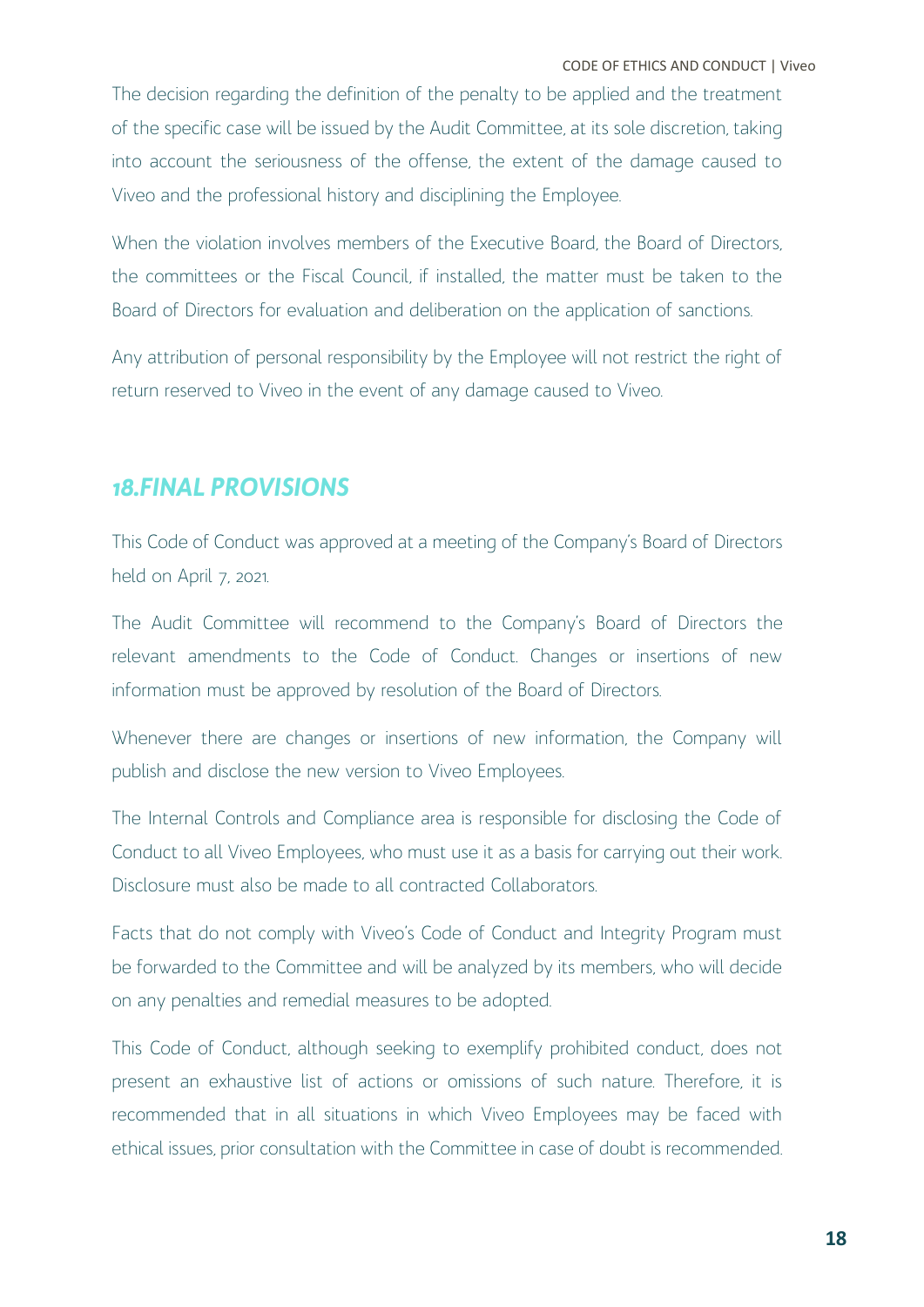It is the responsibility of the Audit Committee, with the support of the Internal Controls and Compliance area, to keep the Code of Conduct updated and in line with the needs of the market and current legislation.